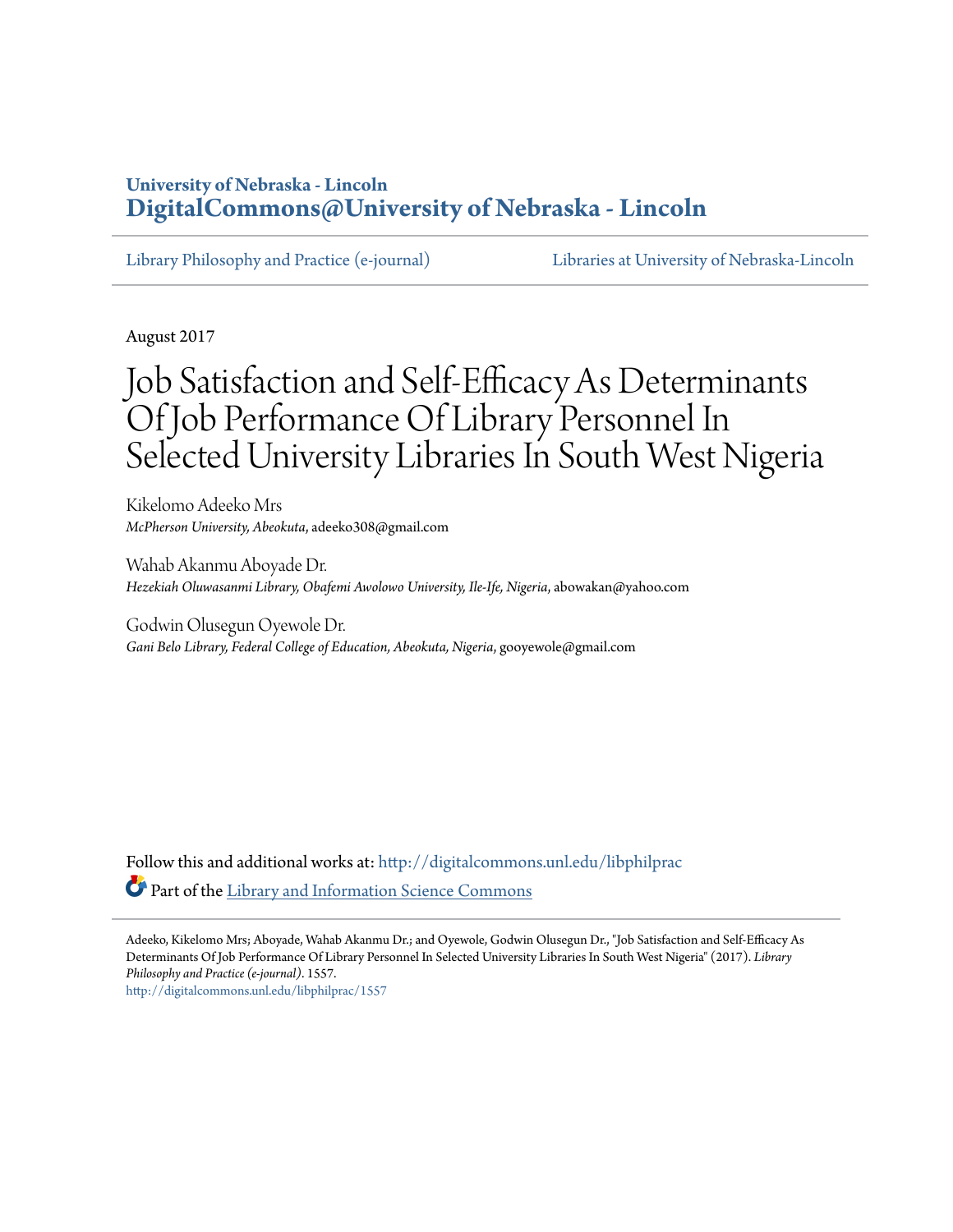# **JOB SATISFACTION AND SELF-EFFICACY AS DETERMINANTS OF JOB PERFORMANCE OF LIBRARY PERSONNEL IN SELECTED UNIVERSITY LIBRARIES IN SOUTH WEST NIGERIA**

**By**

#### **Kikelomo Adeeko**

McPherson University, Seriki Sotayo, Abeokuta, Ogun State, Nigeria. [Adeeko308@gmail.com](mailto:Adeeko308@gmail.com)

#### **W.A. Aboyade**, *Ph.D*

Hezekiah Oluwasanmi Library Obafemi Awolowo University, Ile-Ife [abowakan@yahoo.com](mailto:abowakan@yahoo.com)

#### **and**

#### **Godwin Olusegun Oyewole***, Ph.D*

College Librarian, Gani Belo Library, Federal College of Education Abeokuta, Ogun State, Nigeria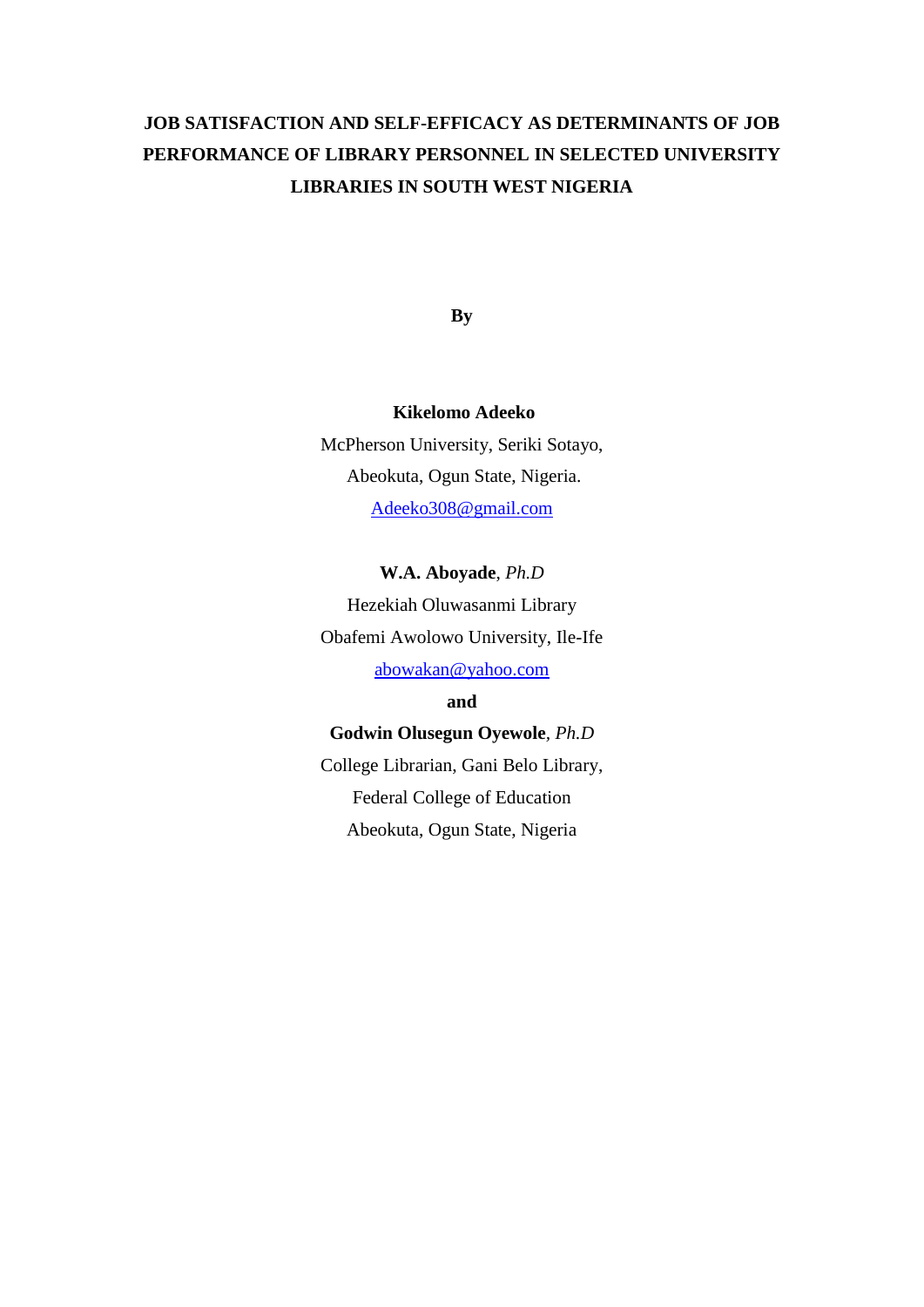#### **Abstract**

*This study examined job satisfaction and self-efficacy of library personnel as determinants of their job performance. A descriptive survey research design was adopted for the study. Total enumeration was used to cover 112 library personnel using structured questionnaire. The data collected were analyzed using descriptive statistics*. *Four research questions were answered in the study. Result obtained indicated that, the levels of job performance, job satisfaction and self-efficacy of library personnel in universities in Southwest Nigeria were high. Job satisfaction has the highest relative contribution to the job performance of library personnel. Among what the paper recommends is that, that good working condition should be put in place so as to sustain the high level of job motivation and job satisfaction among the library personnel in universities in particular and other higher institutions of learning in Nigeria.*

**Key words**: Job satisfaction, Self-efficacy, Job performance, University libraries, South West Nigeria.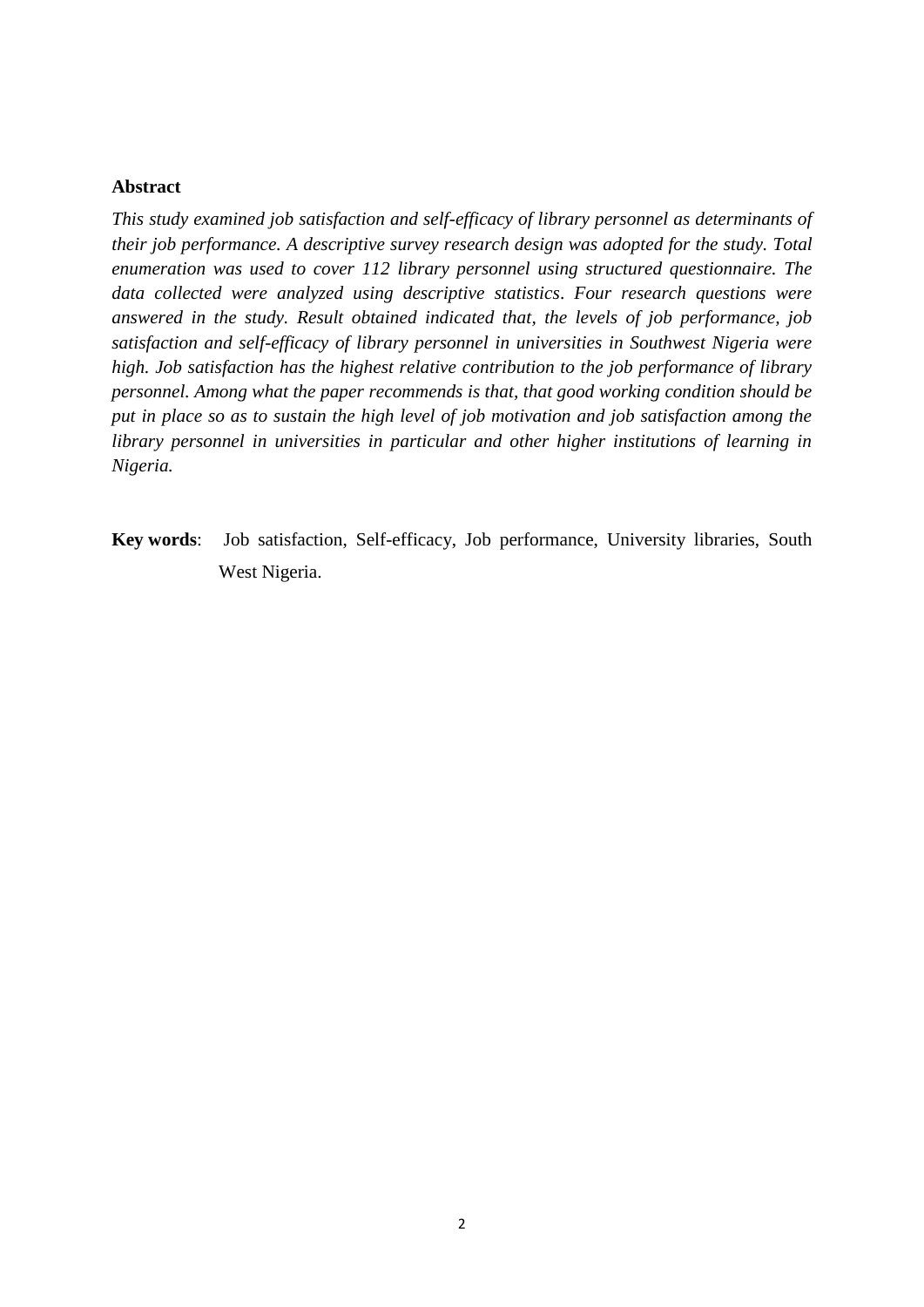#### **Introduction**

The rapid social, industrial, technological and political developments in the world today pose great challenges to the management of university libraries in Nigeria. These challenges include political instability, unstable government policy, inadequate funding of university programmes among others, which often affect the personnel working conditions in such institutions of higher learning. Consequent upon this is economic, financial and technical problems on the effective management of university libraries in Nigeria. Apparently, the scenario has led to general dissatisfaction with jobs (poor job satisfaction), lack of commitment and loyalty, lack of confidence in the ability of workers and lack of comfort for the librarians in discharging their duties in their respective university libraries.

Job performance of a worker is determined by many factors such as work environment, knowledge, abilities, training skills, experience, technology or equipment available and willingness to improve on the job (Ajila, 1997). This is so in that, a work environment that is too hot or cold, dark and poorly ventilated will certainly not promote and encourage good job performance, thus culminating in poor productivity. However, a conducive work environment that is not hazardous and promotes collaboration, team work and trust is likely to encourage good job performance. In the opinion of Ajila and Abiola (2004), for an organisation to excel among its peers in this competitive world, job performance of its workforce goes a long way in determining its success. Performance could be high or low, and keeping high-performing employees has become a top priority for modern-day organisations, university libraries inclusive (Kaye & Jordan-Evans, 2003). They list the costs of losing good and high performing workers as enormous in terms of time and finance required to recruit, interview, hire, assess, train, and integrate new employees to replace the high performing ones who might have left. Thus, retention of high job performers should be the main concern of the management of academic libraries.

Shahu and Gole (2008) conducted an empirical study on relationship between job satisfaction and job performance, and eventually found out that, high stress level leads to low job performance whereas, high job satisfaction influences high or good job performance. They however advise various organisations to: create a conducive working environment; recognise and reward good performance; show concern about their workers' welfare, developmental goals and career aspirations; demonstrate respect for workers; encourage creativity and provide appropriate motivation and mentoring. All these will eventually culminate in high job performance from their workers and consequently, increased productivity.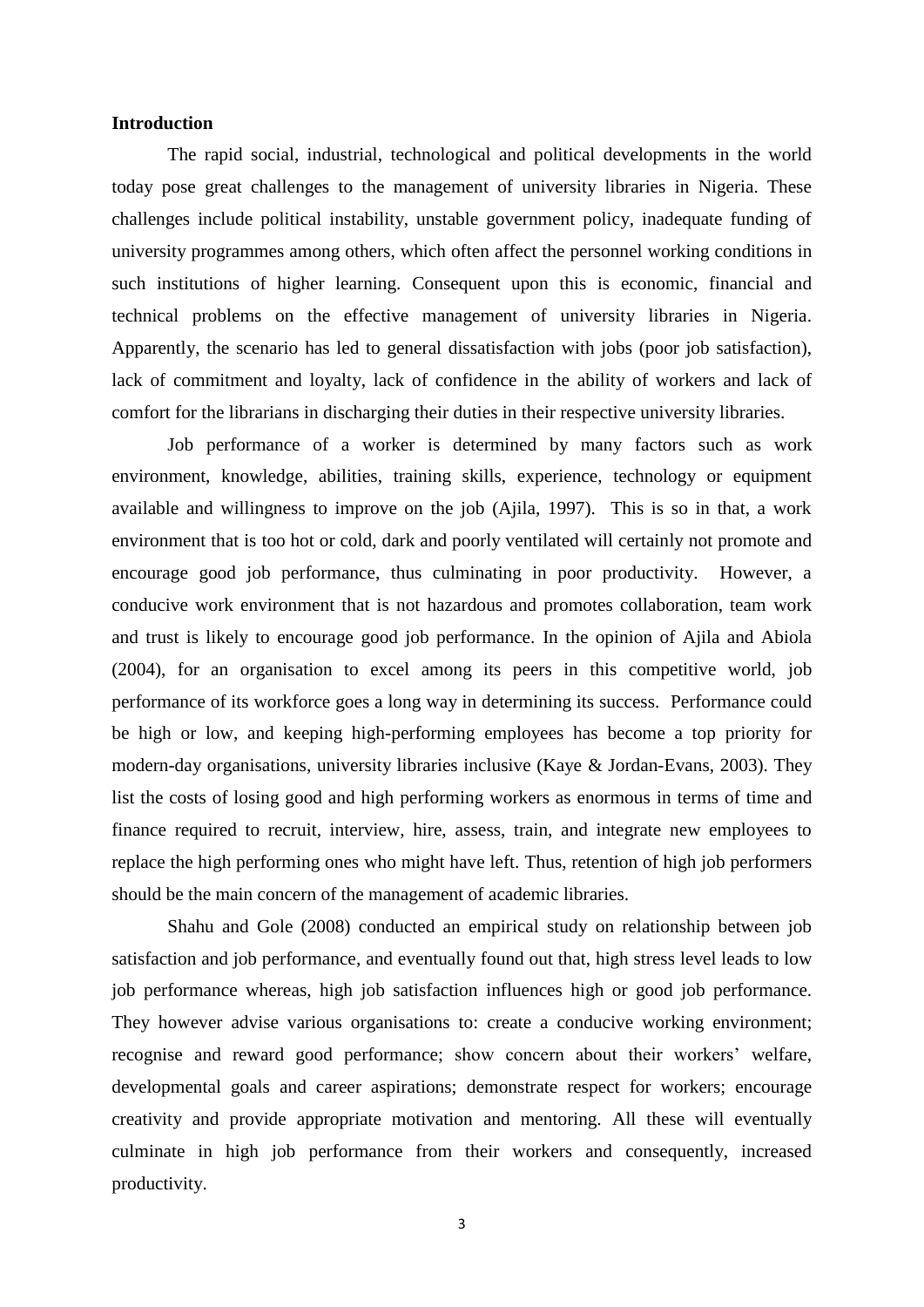Significant to this study is the question of poor job satisfaction and apparent poor performance among library personnel. The consequences of job satisfaction and lack of confidence in one's ability can be numerous and far reaching, particularly in relation to provision of good services to library users. Of particular importance is the age of information explosion, where emphasis is not only on information availability, but its accessibility and proper utilization.

Job satisfaction and self-efficacy of library personnel influence the quality of service being rendered. Job satisfaction is one of the criteria for establishing a healthy structure in an organisation, while capability of the staff also aids in achieving organisational goals and enhanced performance. Libraries are indispensable cornerstones of any society. Thus, to render effective services in the libraries depends on the quality of human resources (Kaya, 1995). The exodus of skilled personnel from higher institutions of learning in Nigeria is an ominous sign of job dissatisfaction in the country. Suffice it to say that, many workers in Nigeria do not regard work as an avenue for self actualisation, rather it is regarded as a means of getting something to eat.

Job satisfaction of library personnel, who have an important place in the information society of any university system in the country, will influence the quality of the service they render. The concept of job satisfaction has numerous definitions. According to Vroom (1967) job satisfaction is the reaction of workers against the role they play in their work. Similarly, Luthan (1998) viewed job satisfaction as an emotional response to a job situation, and that, it is contingent upon how well an outcome meets or exceeds expectation. Thus, when workers feel they are under-remunerated for the work done, they tend to express their displeasure through reduced output.

Ebru (1995) stated that, job satisfaction of librarians naturally depends on the economic, social and cultural conditions in a given country. The qualifications of the library personnel are the fundamental determinant of the development and organisation of their service. Rendering effective service in libraries depends on the quality of the library personnel. In addition, Islam and Islam (2011) were of the opinion that a key factor responsible for success in an organisation is employee job satisfaction, and that job satisfaction of library personnel can impact positively on their job performance and consequently their productivity.

Several studies have been carried out on job satisfaction of various workers aimed at determining the factors of job satisfaction and relationship between job satisfaction and job performance (Aamodt, 2015; Krietner & Kinicki, 2007; Court, 2012; Somvir & Kaushik,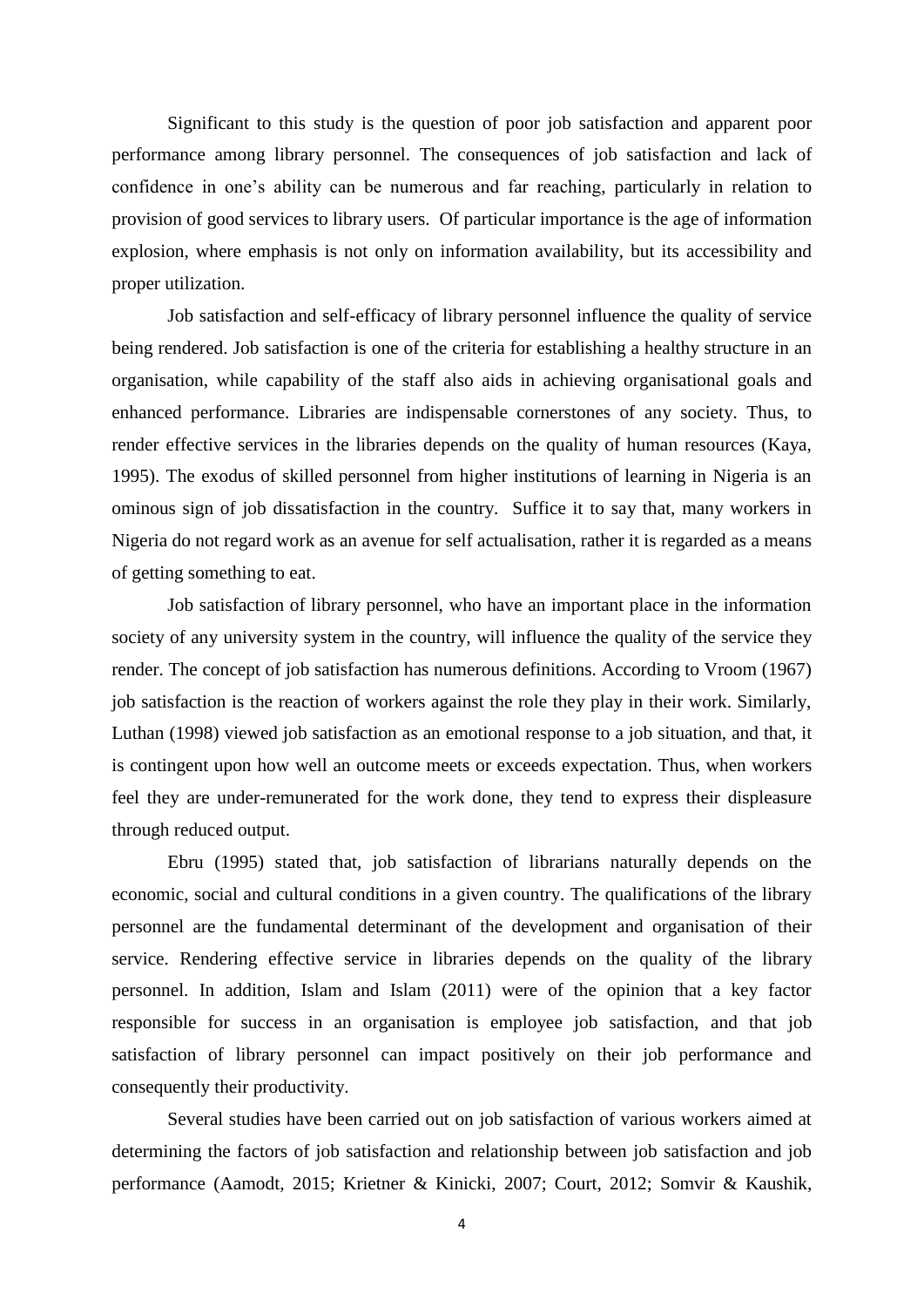2012). Job satisfaction has been identified as more than a single dimension but rather, a complex set of variables. In the views of Ademodi and Akintomide (2015), a worker who is not satisfied will either quit the job or constitute a liability to the organisation. Consequently, this may result in inefficiency, low productivity and low commitment. The degree to which workers' needs are met determines the level of their satisfaction and differences in employee needs and expectations seem to be related at occupational levels (Idachaba, 1995). He therefore posited that, the extent to which extrinsic job components are valued is found to be related to occupational level. For instance, at the higher level, intrinsic job components such as opportunity for self-expression, interest and value of work are more valued, whereas at lower occupational level, extrinsic job components such as pay, security and others are more valued.

However, numerous research results show that there are many factors that influence job satisfaction. Satisfying factors such as achievement, recognition and personal development motivate workers while dissatisfying ones have negative consequences. Motivating factors in the working environment result in job satisfaction of a worker while protective ones dissatisfy him/her (Herzberg, 1969). Besides, if some workers receive several awards compared to others, this will result in a feeling of guiltiness after a certain period, which may lead to, or cause dissatisfaction (Adams, 1963).

The construct of self-efficacy represents one core aspect of Bandura's social cognitive theory (Bandura, 1997, 2000, 2001). According to Bandura (2001), self-efficacy makes a difference in how people think, feel and act. That is, in terms of feeling, low self-efficacy is associated with depression, anxiety and helplessness. People with low self-efficacy also have low esteem, harbour pessimistic thoughts about their accomplishments and personal development (Schwarzer & Schmitz, 2005). Hence, librarians with high self-efficacy are likely to be creative and also perform more challenging tasks. High self-efficacy may also allow library personnel to select challenging settings, explore their library environment or create new ones in order to adequately disseminate information resources to their numerous library users (Schwarzer & Schwitz, 2005).

Self-efficacy has also been found in a few studies to relate to improved job performance. A study carried out by Stajkovic and Luthans (1998) indicated that, enhanced self-efficacy predicts successful performance of tasks. Baum and Locke (2004) studied more than two hundred entrepreneurs over a period of six years and found that, goals, vision and gains in self-efficacy were the explanatory factors for new ventures which were more successful and had grown over time. With this evidence of importance of self-efficacy in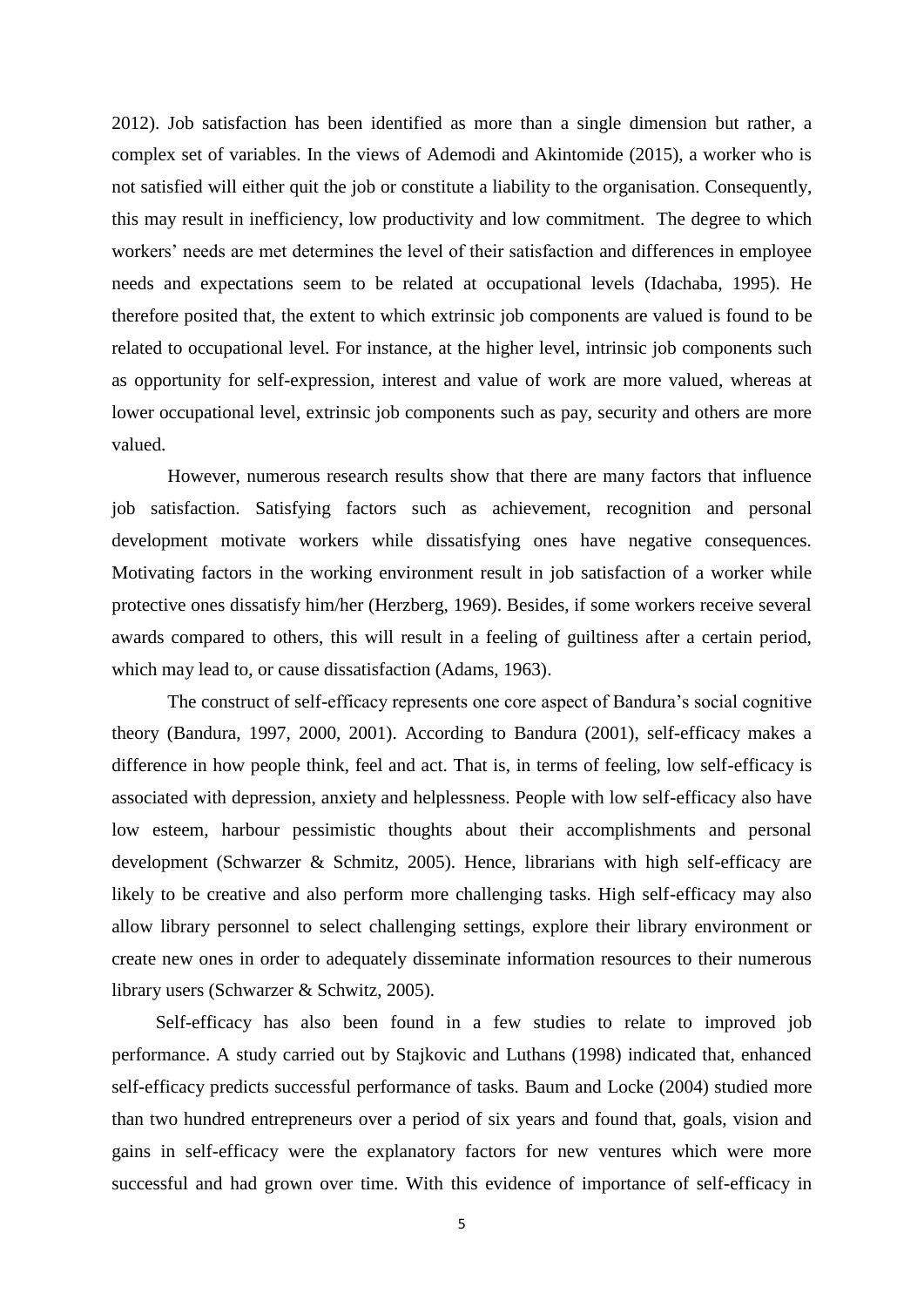general, its role in sustaining intention, its conceptual alignment, and its predictive power on performance in the business world, it then stands to reason that self-efficacy might play an important role in the development of librarians and their creativity (Lucas & Cooper, 2006).

Thus, motivated library personnel with high self-efficacy are more likely to expend more effort, and persist longer than those with low efficacy. On the other hand, low selfefficacy provides an incentive to learn more about the subject. As a result, someone with a high efficacy may not prepare sufficiently for a task. Also, it is believed that, strong selfefficacy enhances human accomplishment and personal well-being. Librarians with a strong sense of personal competence in a domain approach difficult tasks in that domain as challenges to be mastered rather than as dangers to be avoided. In addition, they have greater intrinsic interest in activities, set challenging goals and maintain strong commitment to them, heighten their efforts in the face of failure, more easily recover their confidence after failure or setbacks, and attribute failure to insufficient effort or deficient knowledge and skills which they believe they are capable of acquiring (Lucas & Cooper, 2006). Library personnel with high self-efficacy are generally of the opinion that they are in control of their own lives. On the other hand, library personnel with low self-efficacy see their lives as somewhat out of their hands.

Thus, this study is aimed at investigating the influence of job-satisfaction and selfefficacy on job performance of library personnel in selected university libraries in South West, Nigeria. This study is based on the premise that, the extent to which an employee believes in himself/herself, enjoys his work or is satisfied with it may influence the level of his or her job performance.

#### **Objectives of the study**

The objectives of this study are to:

- 1. Find out the level of job performance of library personnel in the universities in South West Nigeria;
- 2. Determine the level of job satisfaction of library personnel in the universities in South West Nigeria;
- 3. Ascertain the level of self-efficacy of library personnel in the universities in South West Nigeria;
- 4. Find the relative contribution of job satisfaction and self-efficacy to the job performance of library personnel in universities in South West Nigeria;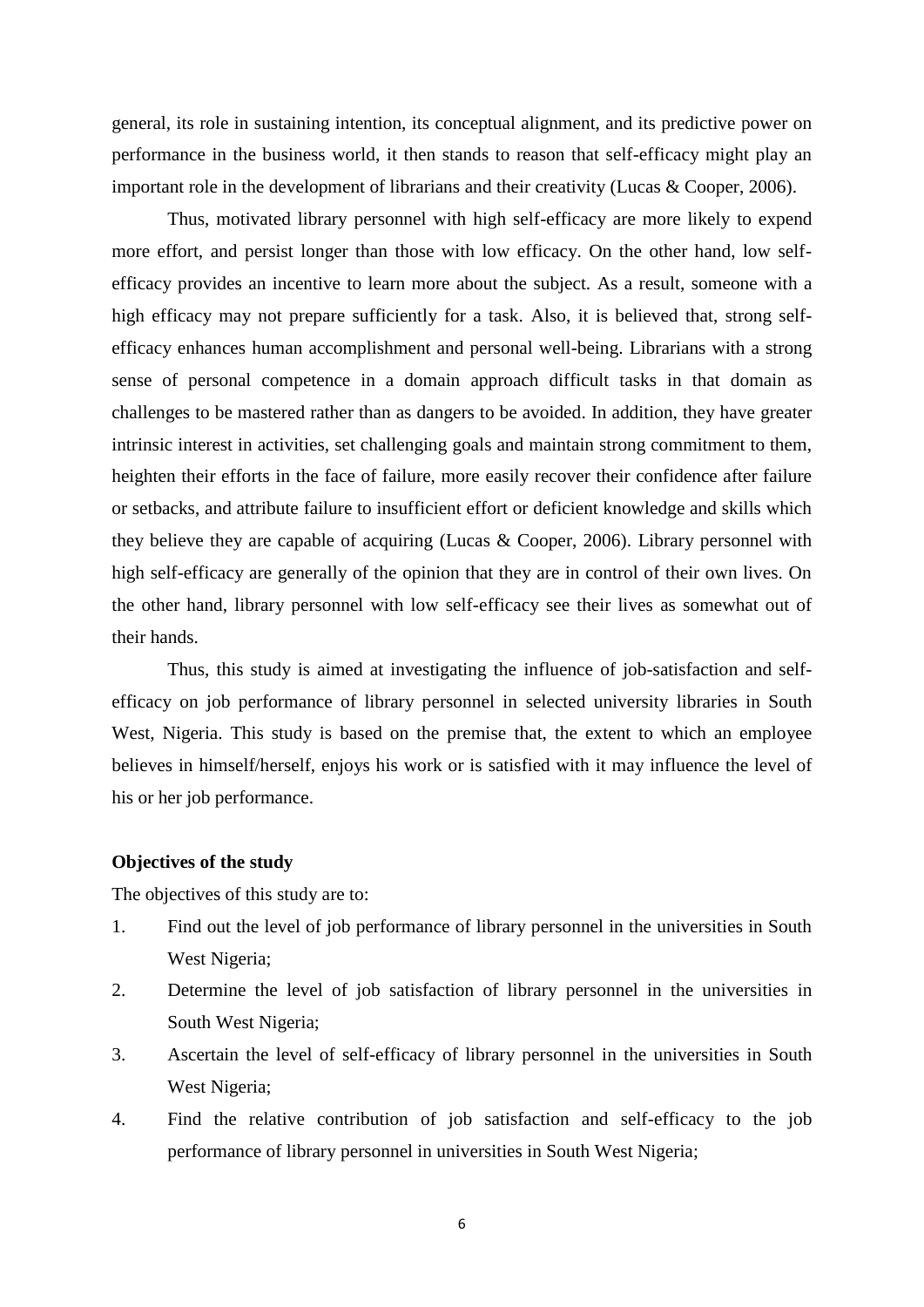#### **Research questions**

In order to achieve the purpose of this study, the following research questions were raised:

- 1. What is the level of job performance of library personnel in the universities in Southwest Nigeria?
- 2. What is the level of job satisfaction of library personnel in the universities in Southwest Nigeria?
- 3. What is the level of self-efficacy of library personnel in the universities in Southwest Nigeria?
- 4. What is the relative contribution of job satisfaction and self-efficacy on job performance of library personnel in the universities in Southwest Nigeria?

#### **Methodology**

The study employed a descriptive survey method. The study was undertaken in four selected university libraries in Southwest Nigeria. Table 1 shows the population distribution of the university libraries involved in the study.

| <b>University Libraries</b>         | <b>Librarians</b> | <b>Library</b><br>officers |
|-------------------------------------|-------------------|----------------------------|
| University of Ibadan                | 18                | 28                         |
| Obafemi Awolowo University, Ile-Ife | 20                | 6                          |
| University of Agriculture, Abeokuta | 10                | 8                          |
| University of Lagos                 | 15                | 12                         |
| <b>Total</b>                        | 63                | 54                         |

#### Table 1: **Population of the subjects**

In order to ensure that all university libraries had equal chance of being represented, and due to the fact that the population size was relatively small for survey research, total enumeration of the entire population was used.

The instrument used for data collection was questionnaire titled '*Job satisfaction, self–efficacy and job performance of librarians questionnaire (*J.S.S.J.P.Q.)'. The items in the questionnaire were structured and designed in a clear and consistent manner so as to avoid ambiguity. The questionnaire was divided into four sections, namely; A, B, C, and D. Section A deals with demographic information of respondents, while section B contains items that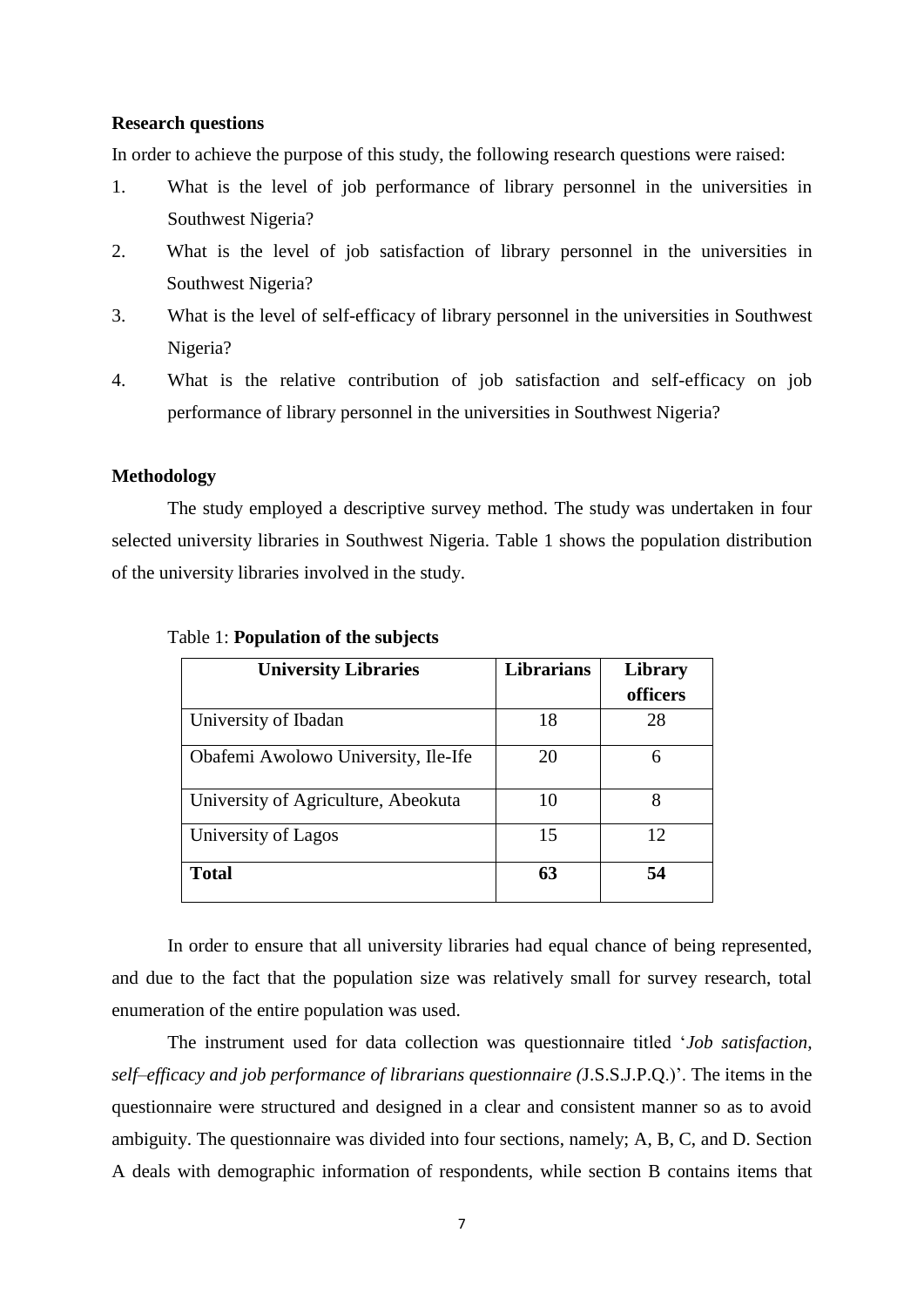relate to job satisfaction. Section C relates to self-efficacy while Section D centres on job performance of the respondents. The questions in sections B, C and D were measured using Likert scale of strongly agreed, agreed, disagreed, strongly disagreed and undecided. To establish the reliability of the instrument, it was pre-tested by administering it to about forty 40 respondents (both librarians and library officers) of Lagos State University Library. Cronbach Alpha method was used to determine the reliability coefficient and was found to be 0.75. A total of one hundred and seventeen (117) copies of the questionnaire were personally administered to both librarians and library officers in the four selected university libraries. The exercise lasted about three weeks. In all, one hundred and twelve (112) copies of the research instrument were finally returned and found suitable for analysis. This represents a response rate of 95.72%.

Data collected were collated and analysed using descriptive and inferential statistics. Research questions one to three were answered with the aid of descriptive statistics such as percentages, mean and standard deviation etc., while Regression analysis was used for question four.

#### **Data analysis and interpretation**

**Research question 1:** What is the level of job performance of library personnel in the universities in South West, Nigeria?

| <b>Statements</b>                                                                         | <b>Disagreed</b> | $\frac{6}{9}$ | Agreed | $\frac{6}{10}$ |
|-------------------------------------------------------------------------------------------|------------------|---------------|--------|----------------|
| I don't feel at ease coming late to work                                                  | 26               | 23.2          | 86     | 76.8           |
| There are other factors that can improve my<br>performance beside money.                  | 11               | 9.8           | 101    | 90.2           |
| The library needs personnel with high sense of<br>resourcefulness and creativity.         | 18               | 16.1          | 94     | 83.9           |
| I have ability to perform official duties with<br>less stress and fatigue.                | 17               | 15.2          | 95     | 84.8           |
| Assurance of my job as long as I perform it<br>effectively will enhance my performance.   | 14               | 12.5          | 98     | 87.5           |
| I am satisfied with the procedure in which<br>grievances are handled at my place of work. | 39               | 34.8          | 73     | 65.2           |
| My library gives recognition for remarkable<br>performance.                               | 27               | 24.1          | 85     | 75.9           |
| I will perform my work effectively whether or<br>not I am motivated.                      | 26               | 23.2          | 86     | 76.8           |
| The working environment in the library is<br>quite conducive for high performance.        | 13               | 11.6          | 99     | 88.4           |

Table 2: **Level of job performance of library personnel**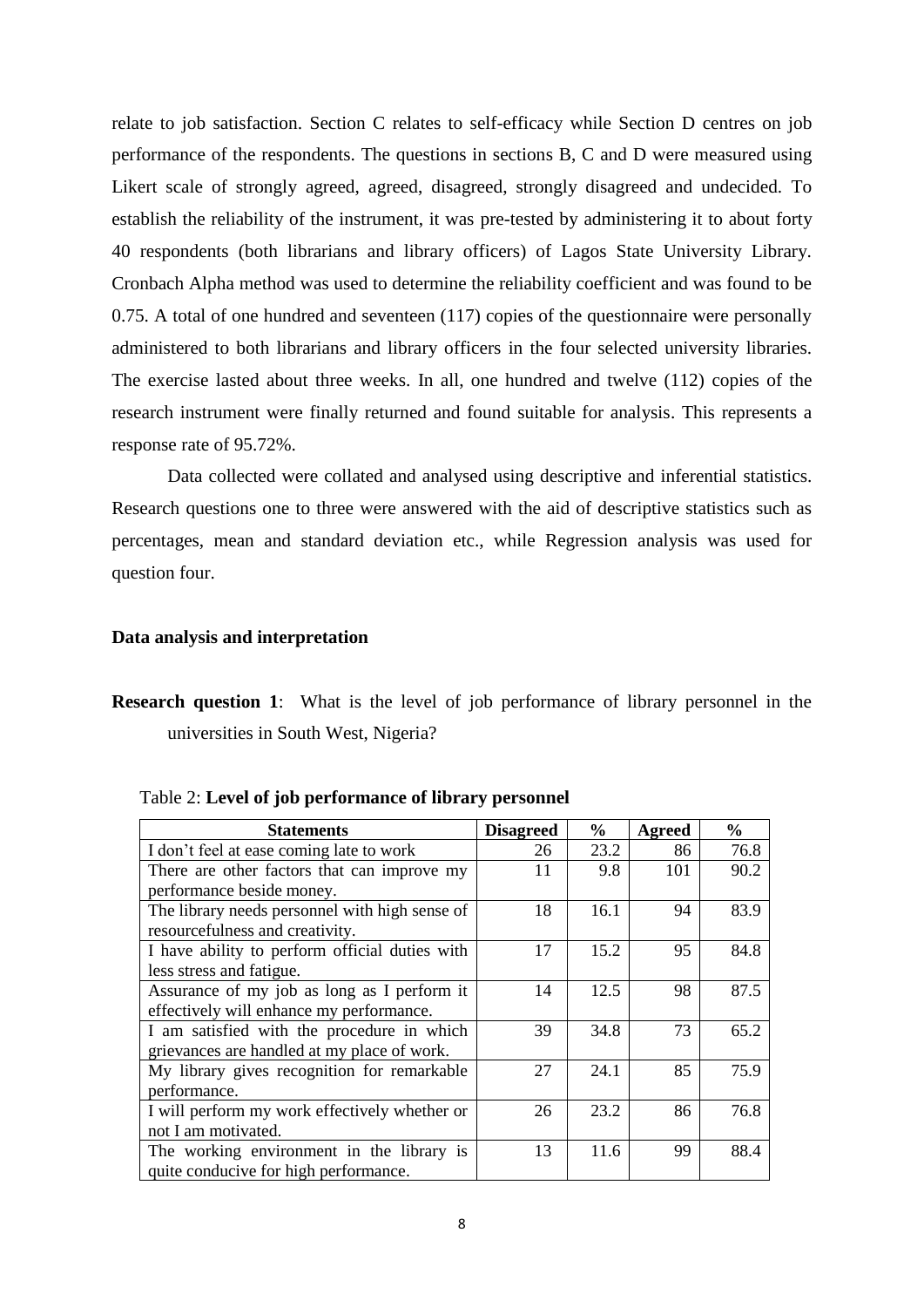| I perform my work effectively in the library    | 18 | 16.1 | 94 | 83.9 |
|-------------------------------------------------|----|------|----|------|
| without any pressure.                           |    |      |    |      |
| Regular payment of staff salary encourages      | 32 | 28.6 | 80 | 71.4 |
| industrial harmony and good job performance     |    |      |    |      |
| in the library.                                 |    |      |    |      |
| There are constant provision for acquisition of | 41 | 36.6 | 71 | 63.4 |
| required skills for on the job performance.     |    |      |    |      |
| Provision of clearly specified task related     | 24 | 21.4 | 88 | 78.6 |
| goals aided my performance in my work.          |    |      |    |      |
| When need arises, I combine professional,       |    |      |    |      |
| technical and administrative expertise to       | 21 | 18.7 | 91 | 813  |
| enhance my job in the library                   |    |      |    |      |

Table 2 reveals that, the level of job performance of library personnel in universities in Southwest Nigeria appears to be high. From the responses, 86 (76.8%) are dissatisfied with lateness to work, 101 (90.2%) do not regard monetary benefits as the only motivator for enhanced job performance. Similarly, 94 (83.9%) affirm that library personnel should possess a sense of resourcefulness and creativity, 95 (84.8%) perform their duties without stress, 98 (87.5%) believe that, security of job would enhance their performance at work, 73 (65.2%) appear satisfied with methods by which grievances are settled, 85 (75.9%) agree that their libraries motivate remarkable performance. Also, 86 (76.8%) would perform effectively even if not well motivated, 99 (88.4%) confirmed conducive working environment in the library, 94 (83.9%) would perform their duties without pressure, 80 (71.4%) believe regular payment of salary as recipe for good job performance and industrial harmony, 71 (63.4%) support capacity building on the job, 88 (78.6%) feel that, clearly stated goals influence good job performance, and finally, 91 (81.3%) combined professionalism with technical expertise in their job performance.

**Research question 2**: What is the level of job satisfaction of library personnel in the universities in Southwest Nigeria?

Table 3: **Level of job satisfaction of library personnel**

| <b>Statements</b>                                 | <b>Disagreed</b> | $\%$ | Agreed | $\frac{6}{9}$ |
|---------------------------------------------------|------------------|------|--------|---------------|
| I am satisfied with the achievement I am          | 29               | 25.9 | 83     | 74.1          |
| making at my place of work.                       |                  |      |        |               |
| I have the greatest possible scope for            | 27               | 24.1 | 85     | 75.9          |
| independent action.                               |                  |      |        |               |
| I find my work interesting and regard success     | 10               | 8.9  | 102    | 91.1          |
| in my work as important.                          |                  |      |        |               |
| I feel that I can make a difference in society if | 11               | 9.8  | 101    | 90.2          |
| I am in the work life.                            |                  |      |        |               |
| I feel that I have too few options to consider    | 49               | 43.8 | 63     | 56.2          |
| leaving this profession.                          |                  |      |        |               |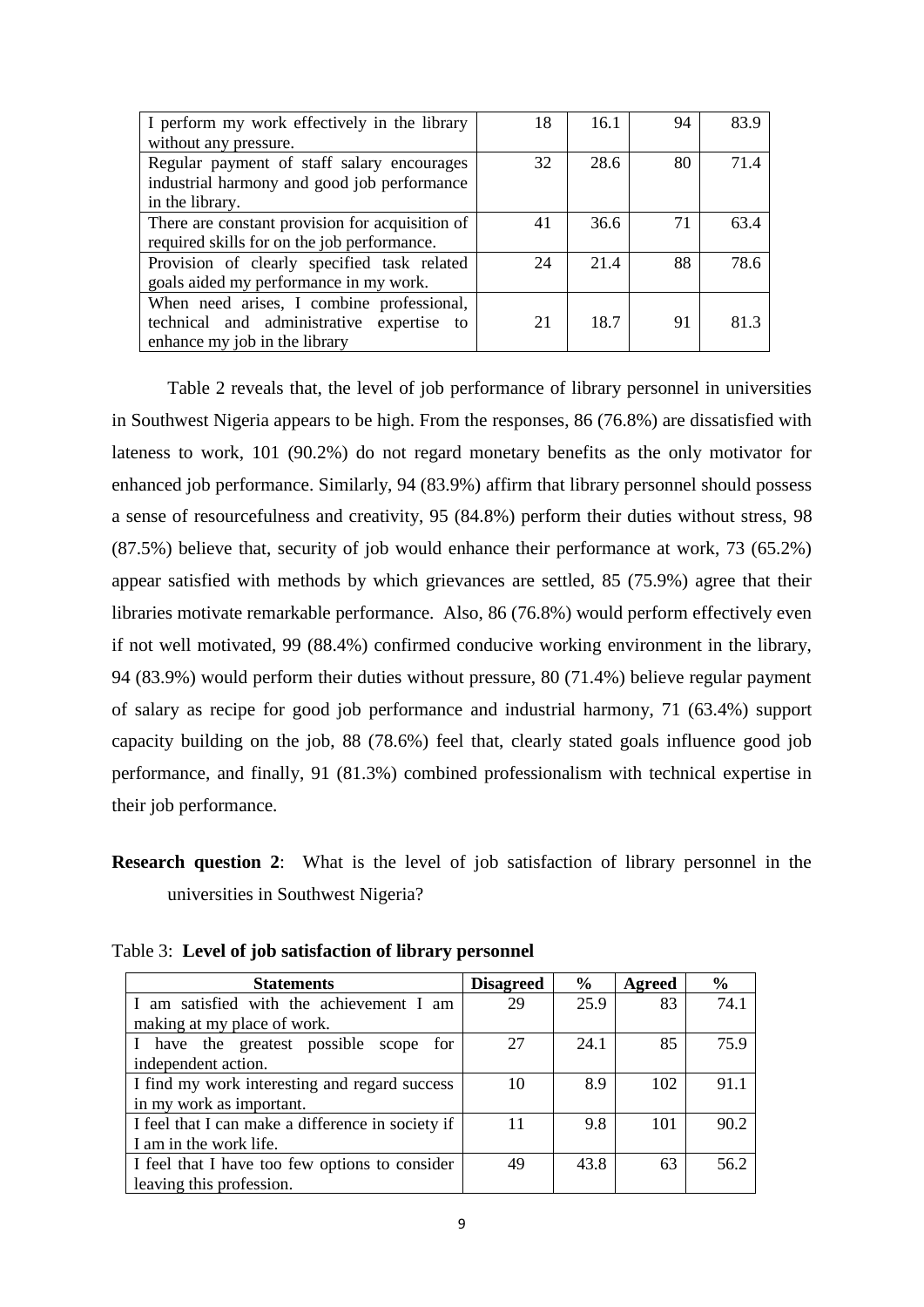| Management promotion prospect and policy         | 31 | 27.7 | 81 | 72.3 |
|--------------------------------------------------|----|------|----|------|
| are based on hard work, experience etc.          |    |      |    |      |
| I wish I could have opportunity to work          | 70 | 62.5 | 42 | 37.5 |
| elsewhere.                                       |    |      |    |      |
| I am satisfied with the political cliques within |    |      |    |      |
| the library with reference to equality and fair  | 79 | 70.5 | 33 | 29.5 |
| play.                                            |    |      |    |      |

In all, it can be inferred from Table 3 that, the level of job satisfaction of library personnel in universities in Southwest Nigeria is high. Table 3 above reveals that most of the respondents 83 (74.1%) were satisfied with their achievement at their place of work, 85 (75.9%) had the greatest scope for independent action, 102 (91.1%) found their work interesting and regarded work as important, 101 (90.2%) felt that they could make a difference in the society, while 63 (56.2%) felt that they had too few options to consider leaving the profession. Similarly, 81 (72.3%) agreed that management promotion prospect and policy were based on hard work, 70 (62.5%) disagreed with having opportunity to work elsewhere and 79 (70.5%) were not satisfied with the political cliques within the library.

## **Research question 3**. What is the level of self-efficacy of library personnel in universities in Southwest Nigeria?

| <b>Statements</b>                                   | <b>Disagree</b> | $\frac{1}{2}$ | Agreed | $\frac{0}{0}$ |
|-----------------------------------------------------|-----------------|---------------|--------|---------------|
| I am strong enough to overcome job problem          |                 | 6.3           | 105    | 93.7          |
| I often feel that there is nothing I can do well in | 84              | 75.0          | 28     | 25.0          |
| my job.                                             |                 |               |        |               |
| I feel that I can solve my job problem.             | 10              | 8.9           | 102    | 91.1          |
| I can endure the work load in my place of           | 17              | 15.2          | 95     | 84.8          |
| work.                                               |                 |               |        |               |
| I feel confident in designing a new technique in    | 14              | 12.5          | 98     | 87.5          |
| my job.                                             |                 |               |        |               |
| I feel confident often in setting targets in my     | 20              | 17.9          | 92     | 82.1          |
| job.                                                |                 |               |        |               |
| It is easy for me to stick and accomplish my        | 17              | 15.2          | 95     | 84.8          |
| goals in my job.                                    |                 |               |        |               |
| I know how to handle unforeseen situations in       | 18              | 16.1          | 94     | 83.9          |
| my work.                                            |                 |               |        |               |
| I can solve most problems in my work if I           | 11              | 9.8           | 101    | 90.2          |
| invest the necessary efforts.                       |                 |               |        |               |
| I can remain calm when facing difficulties in       | 23              | 20.5          | 89     | 79.5          |
| my job because I rely on my coping ability.         |                 |               |        |               |
| If I am in trouble on my job, I can usually think   | 13              | 11.6          | 99     | 88.4          |
| of a solution.                                      |                 |               |        |               |
| People regularly come to me for help to gain        | 14              | 12.5          | 98     | 87.5          |

|  | Table 4: Level of self-efficacy of library personnel |  |  |
|--|------------------------------------------------------|--|--|
|--|------------------------------------------------------|--|--|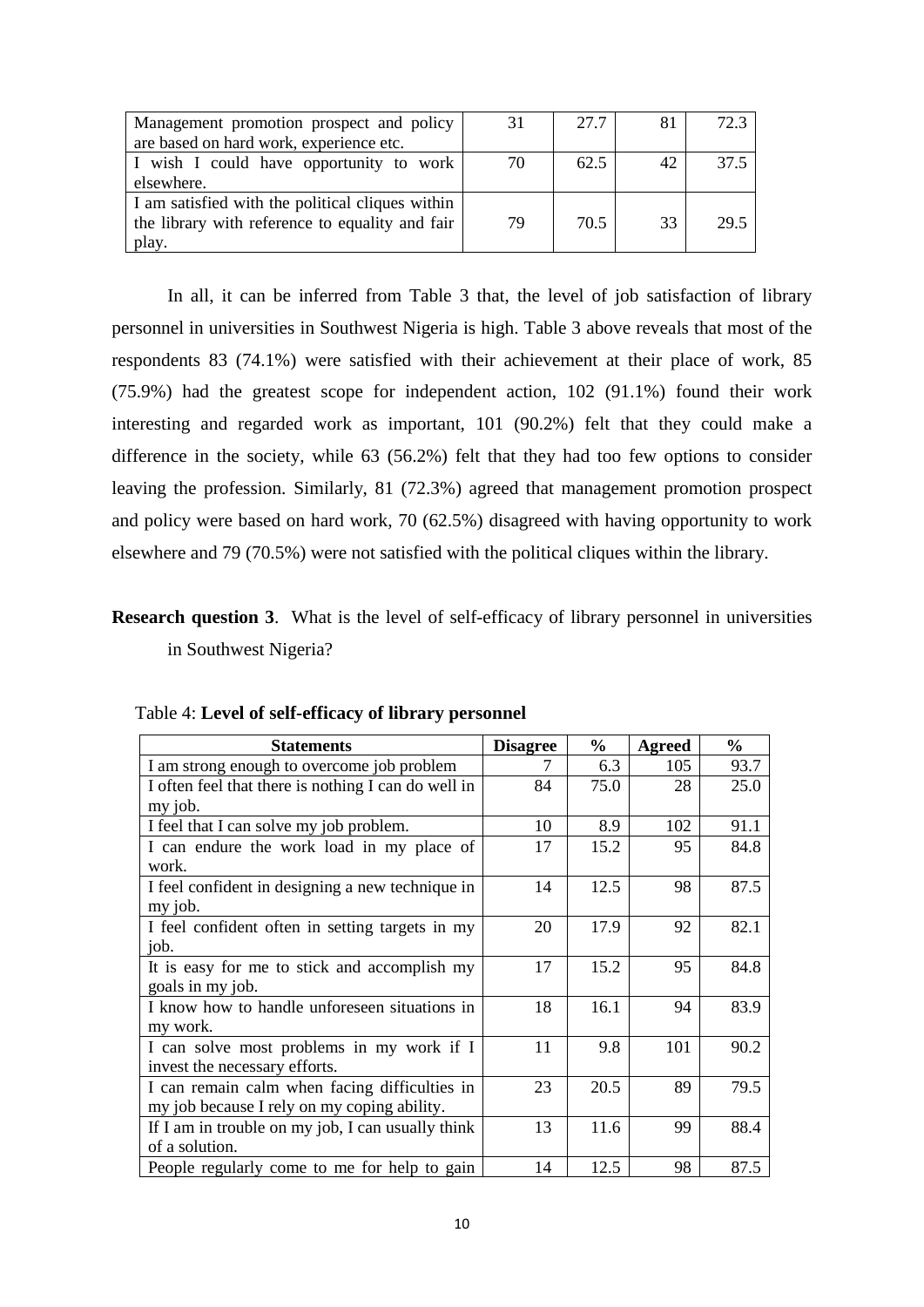| insight and I help them gain it.               |      |      |
|------------------------------------------------|------|------|
| I feel confident to analyse problems when they | 13.4 | 86.6 |
| occur and find solutions.                      |      |      |

Table 4 shows that majority of the respondents, 105 (93.7%) felt strong enough to overcome job problem, 84 (75.0%) were of the opinion that, they could do well in their work, 102 (91.1%) could solve their job problems, 95 (84.8%) affirmed that they could endure the work load. Furthermore, 98 (87.5%) had confidence in designing a new technique in their work place, 92 (82.1%) had confidence in setting targets of work, 95 (84.8%) could accomplish set goals in their job, 94 (83.9%) knew how to handle unforeseen situations, 101 (90.2%) felt they could invest necessary efforts to solve problems at work, 89 (79.5%) agreed that, they could remain calm when faced with challenges, 99 (88.4%) would be able to think of solution while in trouble, 98 (87.5) helped others to gain insight regularly and 97 (86.6) felt confident to analyse problems and recommend solutions. Thus, the level of self-efficacy of library personnel in universities in Southwest Nigeria is high.

**Research question 4**: What is the relative contribution of job satisfaction and self-efficacy on job performance of library personnel in the universities in Southwest Nigeria?

 Table 5: **Relative contribution of the independent variables (self-efficacy and job satisfaction) on job performance** 

| Model            | <b>Unstandardized</b><br><b>Coefficient</b> |              | <b>Standardized</b><br>Coefficient |       | Т    | Sig. |
|------------------|---------------------------------------------|--------------|------------------------------------|-------|------|------|
|                  | в                                           | Std.         | <b>Beta</b>                        |       |      |      |
|                  |                                             | <b>Error</b> | <b>Contribution</b>                |       |      |      |
| (Constant)       | 22.901                                      | 2.862        |                                    | 8.001 | .000 |      |
| Job satisfaction | 0.422                                       | .077         | .487                               | 5.449 | .000 |      |
| Self-efficacy    | 1.257E-02                                   | .057         | .020                               | .220  | .006 |      |

Table 5 reveals relative contributions of the independent variables to the dependent variable, expressed as beta weights as follows: Job satisfaction ( $\beta$  = .487, p < .05); Selfefficacy ( $\beta$  = .020,  $p = p < .05$ ). Though, both job satisfaction and self-efficacy are good predictors of job performance of library personnel in universities in Southwest Nigeria, their relative influence differs. In terms of ranking, job satisfaction has the highest relative influence, followed by self-efficacy.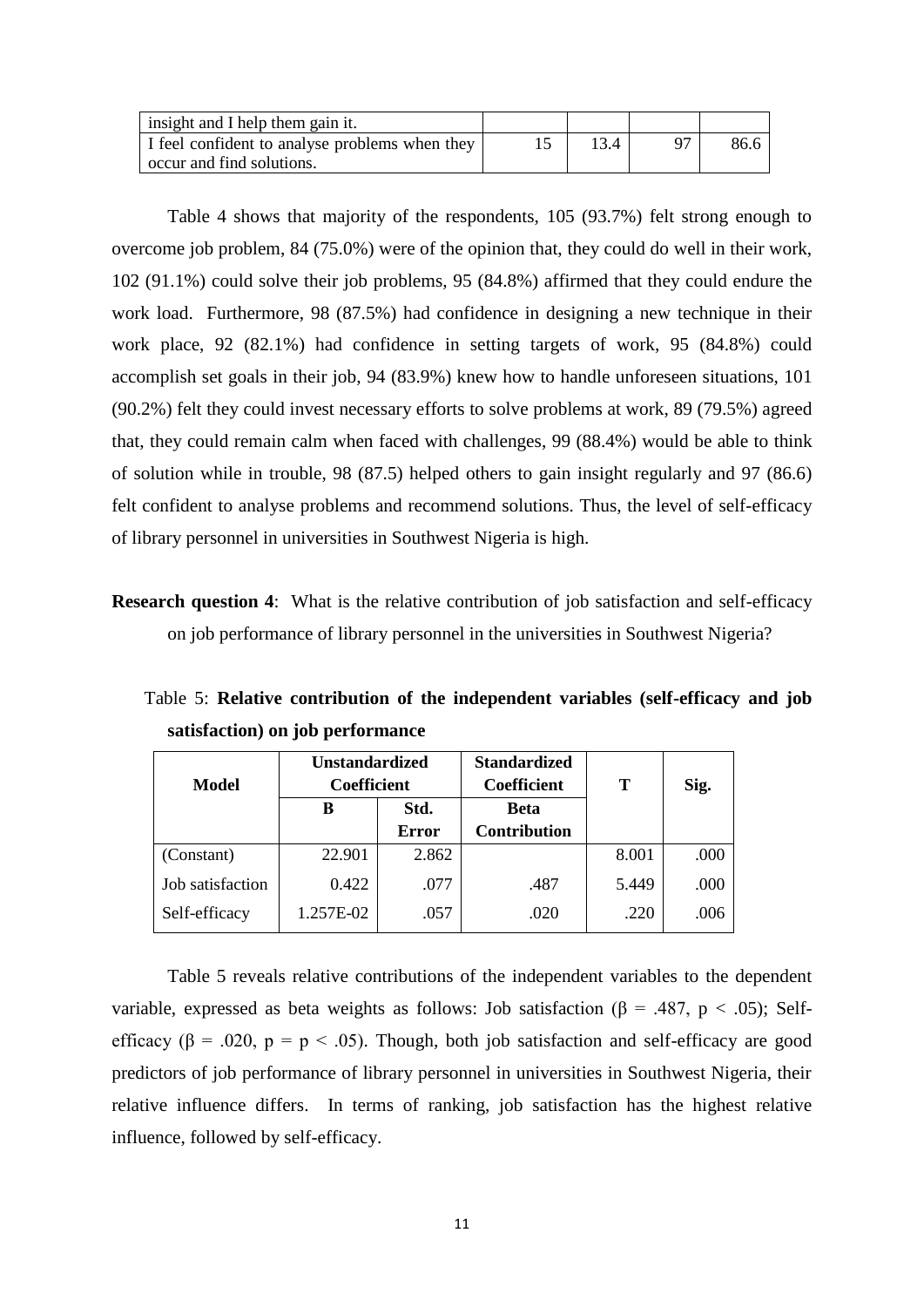#### **Discussion of findings**

The level of job performance of library personnel in universities in Southwest Nigerian is high. This is corroborated by the respondents' affirmative responses to the questionnaire items. The finding is supported by a similar study by Ajila and Abiola (2004) that, performance of workers in any organisation is central to the growth and development of both the organisation and the employees. Furthermore, in line with the opinion of Jimoh (2008), job performance of workers can be enhanced by helping employees to acquire competencies through capacity building strategies such as training and re-training, workshops and seminars. Library, as a unit within an institution of higher learning, requires high performing personnel so as to realise its vision and mission of meeting the information needs of the parent institution. Thus, a high level performance among library personnel can be a source of joy, satisfaction and achievement with a feeling of mastery and pride. It is therefore necessary for the management of various university libraries in Nigeria to put in place, measures that will retain high job performers. These measures include adequate and living wages, provision for advancement in terms of promotion (for those who meet the requirement) as at when due, conducive working environment devoid of dangers and hazards, robust and adequate health and medical services, etc.

The level of job satisfaction of library personnel in the universities located in southwest Nigeria appears high. This is so in that, majority of the respondents are in affirmative in their response to the questionnaire items. This is in consonance with the findings of Krietner and Kinicki, (2007); Court, (2012) as well as Aamodt (2015). Thus, management of various university libraries can put in place motivating factors and compensation strategies to enhance satisfaction of library personnel. The motivating and compensation strategies could be in form of meeting the physiological, safety and social needs of library personnel. For instance, workers should be paid a living wage and as at when due to meet their basic needs such as food, drug, education of the children, accommodation and clothing. The safety needs can be mitigated through provision of good and conducive working environment as well good medical and health services if need arises. Also, safety measures to minimise job hazards should be put in place, and when a library staff has to work in a place that has an element of hazard, then hazard allowance should be paid to such a staff as a reward. High job satisfaction of library personnel in the universities in Southwest Nigeria is corroborated by a similar result outcome of a study conducted by Leysen and Boydston (2009) among academic cataloguer librarians in United States of America. Their findings show that, academic cataloguer librarians were highly satisfied with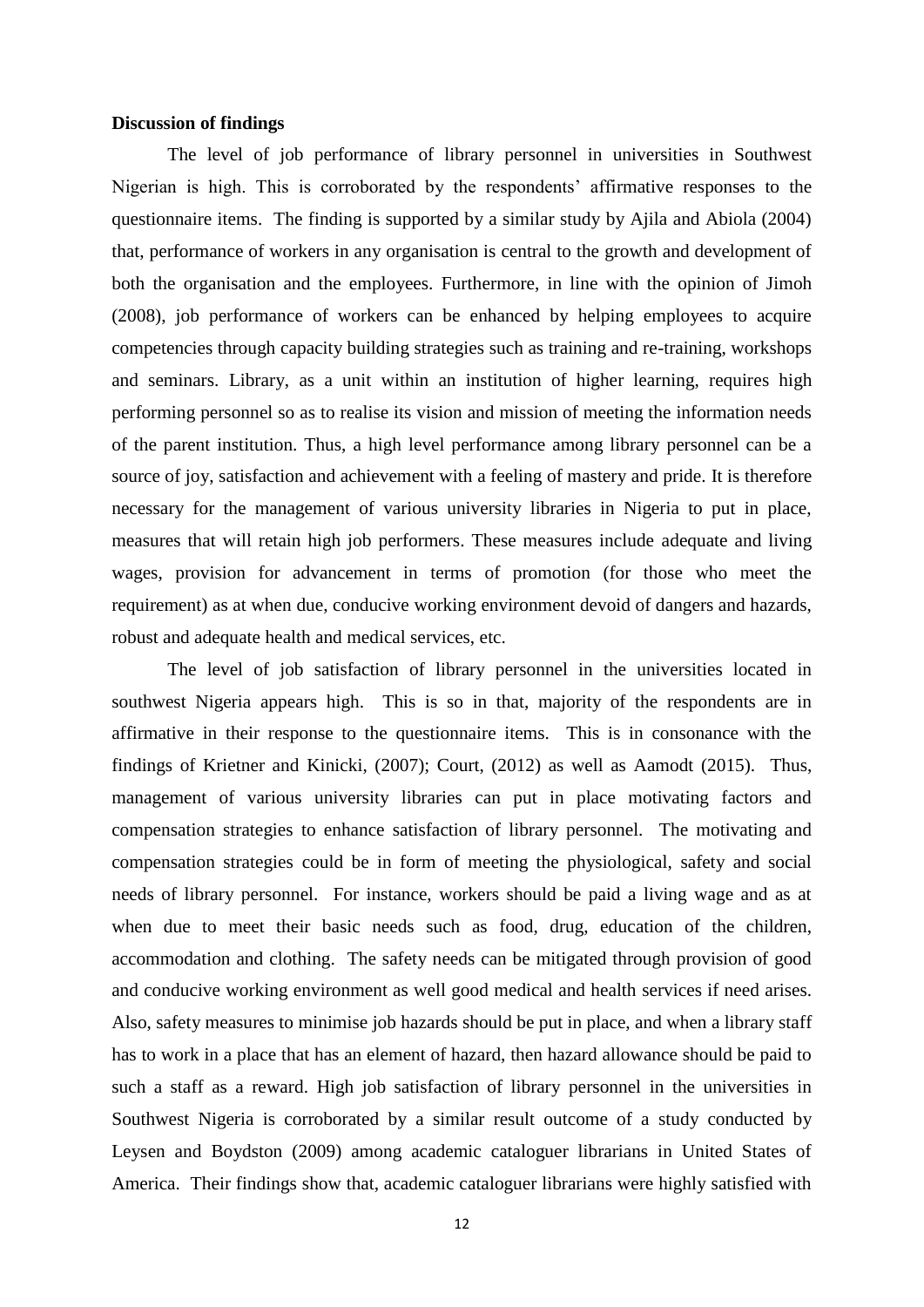their current job and that, majority of the respondents would make the same career choice again if need arose to do so. However, the finding of this study is in contrast with the finding of Khan (2013) that, librarians serving in public sector universities were dissatisfied with their nature of work, as well as supervisory responsibilities, benefits and rewards. He therefore suggested that, university authorities and other autonomous stakeholders in the field of higher education should play their role in revising the service structure of library and information professionals.

Also, the level of self-efficacy of library personnel in southwest Nigeria is high. This is supported by affirmative response to questionnaire items on self-efficacy. This study also reveals that Library personnel have high coping capabilities based on high self-perception of themselves on the job not minding the heavy workload in Nigerian university libraries. This is in agreement with the findings of Judge et al (2001) on the contribution of self-esteem, self-efficiency, locus of control and neuroticism to job satisfaction, and concluded that core evaluation of the self has had consistent effect on job satisfaction independent of the attributes of the job itself. Library personnel in Nigerian university libraries are investing necessary efforts to solve rising problems in the university libraries, which enable them to continue to render necessary assistance to library users. This is supported by research finding of Helsin and Klehe (2006) that, self-efficacy causes people to strive to improve their assumptions and strategies, rather than look for excuses. High self-efficacy helps employees to collect relevant information, make sound decisions, and take appropriate actions, particularly when they are under pressure, as this translates to high job performance in the work place.

The outcome of the study also reveals the need for an improved working environment in the Nigerian universities library to give room for high performance on the job. However, there seems to be constant provision of required skills for on the job performance in Nigeria university libraries, this of course is due to the fact that librarianship requires high and broad intellectual horizon for effective performance.

#### **Conclusion**

The level of job satisfaction among library personnel in Nigerian universities libraries is relatively high as the study reveals that majority of library personnel were positive in their responses to the questionnaire. Library personnel find their work interesting and important since promotion is based on hard work. Factors such as recognition of efforts, opportunity for participation in decision making, opportunities for professional growth, availability of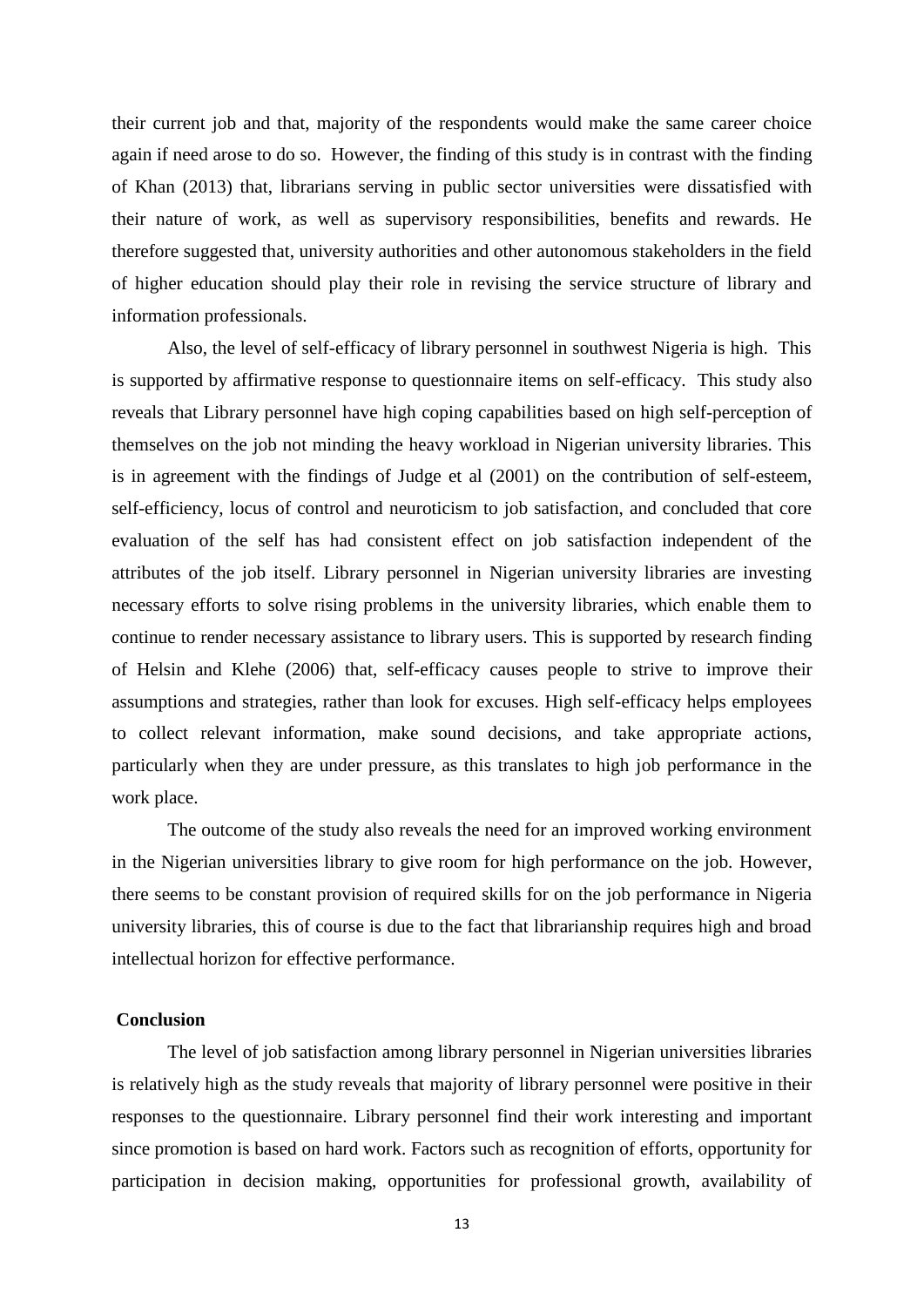adequate facilities and conducive working environment will enhance performance among library personnel in Nigerian university libraries. In addition, library personnel possess high self-efficacy of themselves, and this has directly influenced their level of job performance, thus enhancing their efforts towards meeting the information needs of the university community and also contributing positively towards the realisation of set objectives of teaching, learning, research and community service functions of the parent institution.

#### **Recommendations**

Based on the findings of this study, the following recommendations are suggested.

- 1. Management of university libraries as well as parent institutions in Nigeria should endeavour to motivate workers adequately and also put in place good working conditions and environment so as to sustain the high level of job performance and job satisfaction among the library personnel. Salaries and other emoluments should be paid as at when due so that library personnel can buy life essentials.
- 2. The University management should provide sustainable welfare packages for the library personnel and eradicate all forms of disparity between librarians and their counterparts in the faculties so as to boost their level of job satisfaction and selfefficacy.
- 3. Adequate financial provision should be made available for the management of the Nigerian University Libraries to improve the standard of the facilities available therein. The university managers should judiciously utilize the fund allocation given to them.
- 4. University library management should look into the ways in which grievances are handled among staff and ensure that appropriate mentoring strategies are put in place. This can be in form of senior colleagues serving as mentors to junior ones as mentees.
- 5. Management of university libraries in Nigeria should provide better working environment, good salaries, review of librarians' promotion policy and improve good interpersonal relations. Management sensitivity to these factors will go a long way in enhancing the job satisfaction and consequently job performance level of library personnel.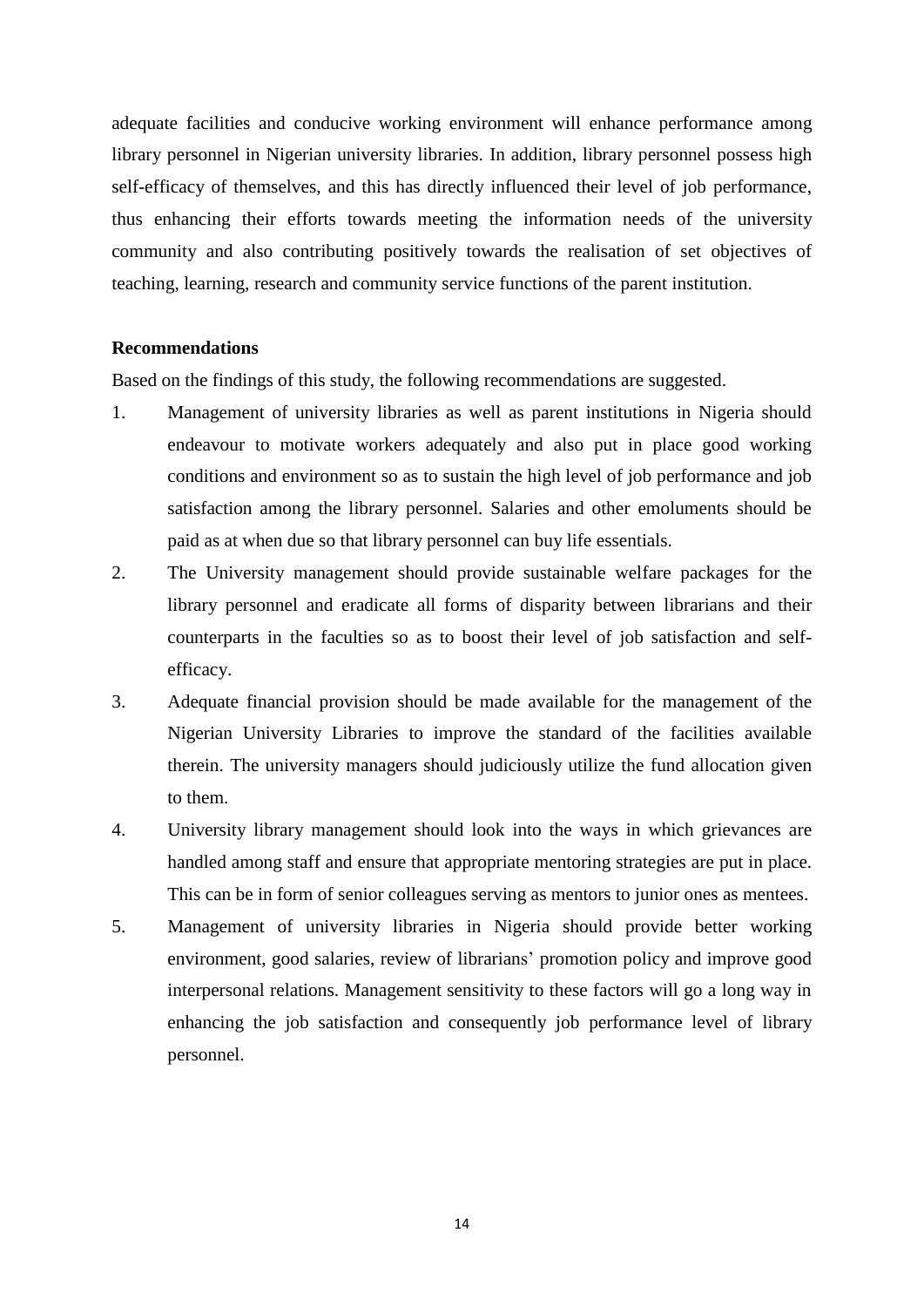#### **References**

- Aamodt, M.G. (2015). Industrial/organizational psychology: An applied approach.  $7<sup>th</sup>$  ed. Boston: Cengage Learning.
- Adams, J.S. (1963). Towards an understanding of inequity. *Journal of Applied Psychology*, 67, 420-430
- Ademodi, D.T., & Akintomide, O.A. (2015). A Comparative study of levels of job satisfaction among librarians in private and public universities in Ondo State. *Journal of Information and Knowledge Management*, 5(11), 1-9.
- Ajila, C., & Abiola, A. (2004). Influence of rewards on workers' performance in an organisation. *Journal of Social Sciences*, 8(1), 7-12.
- Ajila, O. C. (1997). Job motivation and attitude to work as correlates of productivity among workers in manufacturing companies in Lagos State, Nigeria. PhD Thesis. Dept. of Psychology, Obafemi Awolowo University. xv + 254pp.
- Bandura, A. (1997). *Self-efficacy: The exercise of control*. New York: Freeman
- Bandura, A. (2001). Social cognitive theory: An argentic perspective. *Annual Review of Psychology*, 52, 1-26
- Bandura, A. (2000). Exercise of human agency through collective efficacy. *Current Direction of Psychological Science*, 9(3), 75-78.
- Baum J.R., & Locke E.A. (2004). The relationship of entrepreneurial traits, skill, and motivation to subsequent venture growth. *Journal of Applied Psychology*, 89(4), 587- 598.
- Copper S.Y., & Lucas, W.A. (2006). Developing self-efficacy for innovation and entrepreneurship: An educational approach. *International Journal of Entrepreneurship Education*, 4, 141-162
- Court, T.O. (2012). Rewards and job satisfaction: Imperatives for high performance in manufacturing firms – A study of Rivers State, Nigeria. *International Journal of Labour & Organizational Psychology,* 8 (1&2), 25–36.
- Helsin, P. A., & Klehe, U. C. (2006). Self-efficacy. In Rogelberg, S.G. (Ed.) *Encyclopedia of Industrial and Organizational Psychology* 2, 705-708. Thousand Oaks: Sage.
- Herzberg, F.B. (1969). *The motivation to work*: New York: John Wiley and Sons.
- Idachaba, E.A. (1995). Impact of federal government higher education policies on job satisfaction and research productivity of university academic staff in Nigeria. PhD Thesis. Department of Educational Management, University of Ibadan.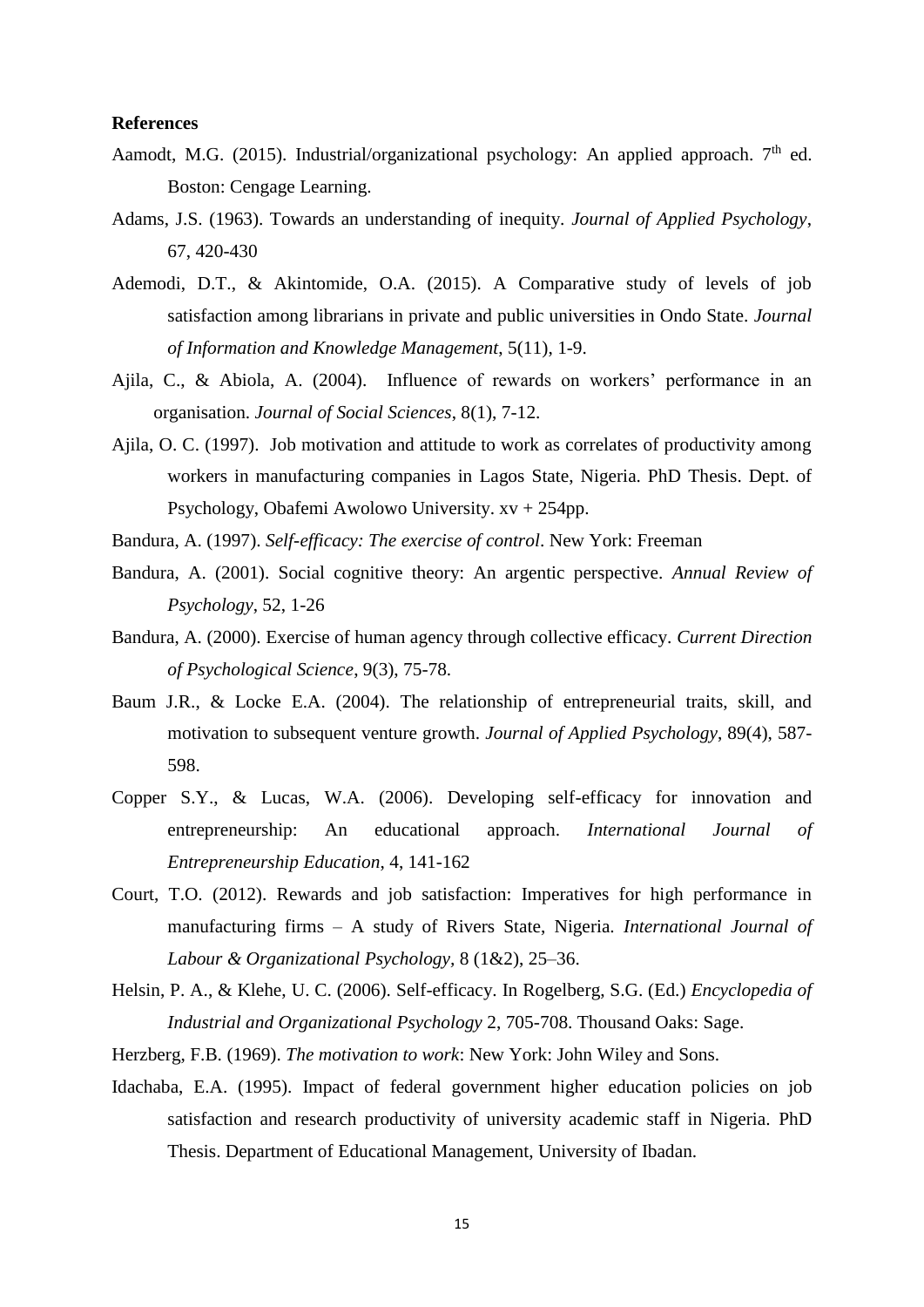- Islam, M., & Islam, S. (2011). Job satisfaction of university library employees: A study of two university libraries in Bangladesh. *Business Information Review*, 28(3), 184-192.
- Jimoh, A.M. (2008). Emotional labour, conscientiousness and job tenure as predictors of job performance among university administrative workers in South-Western Nigeria. *International Journal of African and African-American Studies*, 7(2), 28-38.
- Judge, T.A, Thoresen, C.J, Bono, J.E., & Patton, G.K,  $(2001)$ . The job satisfaction job performance relationships: A qualitative and quantitative review. *Psychological Bulletin*, 127(3), 376-407, DOI: I0.1037//0033-2909.I27.3.376
- Kaya, E. (1995). "Job Satisfaction of the librarians in the developing countries", 61st IFLA General Conference - Conference Proceedings - August 20-25, p.1, [10.03.2010], http://www.ifla.org/IV/ifla61/61-kaye.htm.
- Kaye, B., & Jordan-Evans, S. (2003). How to retain high-performance employees. *The 2003 Annual*, 2, 291-298.
- Khan, A., & Ahmed, S. (2013). Job satisfaction among librarians in the universities of Khyber Pakhtunkhwa, Pakistan: a survey. *Library Philosophy and Practice (ejournal).* Paper 906. Accessed from: http://digitalcommons.unl.edu/libphilprac/906
- Kreitner, R., & Kinicki, A. (2007). *Organizational Behavior*. 7th ed. Boston: McGraw-Hill.
- Leysen, J.M., & Boydston, J.M.K. (2009). Job satisfaction among academic cataloguer librarians. *Collections and Technical Services Publications and Papers*. Accessed from [http://lib.dr.iastate.edu/libcat\\_pubs/5.](http://lib.dr.iastate.edu/libcat_pubs/5)
- Luthans, F. (1998). *Organisational behaviour*. 8th ed. Boston: Irwin McGraw-Hill.
- Maslow, A.H. (1954). *Motivation and personality*. New York, NY: Harper.
- Maslow, A.H. (2013). *A theory of human motivation*. Accessed from: https://www.amazon.com/Theory-Human-Motivation-Abraham-Maslow
- Olaniyan, D.A. (1998). Employees job performance as affected by demographic variables in Nigerian educational system. *African Journal of Educational Management*, 5(1), 71-78.
- Schwarzer, R., & Schmitz G.S. (2005). Perceived self-efficacy and teacher burnout: a longitudinal study in ten schools. Accessed from: https://www.researchgate.net/publication/254892689
- Shahu, R., & Gole, S. V. (2008). Effect of job stress and job satisfaction on performance: an empirical study. *AIMS International Journal of Management*, 2(3), 237-246.
- Somvir, S.K., & Kaushik, S. (2012). Job satisfaction among library professionals in Haryana State. *International Journal of Scientific and Research Publications*, 2(5), 1– 4.